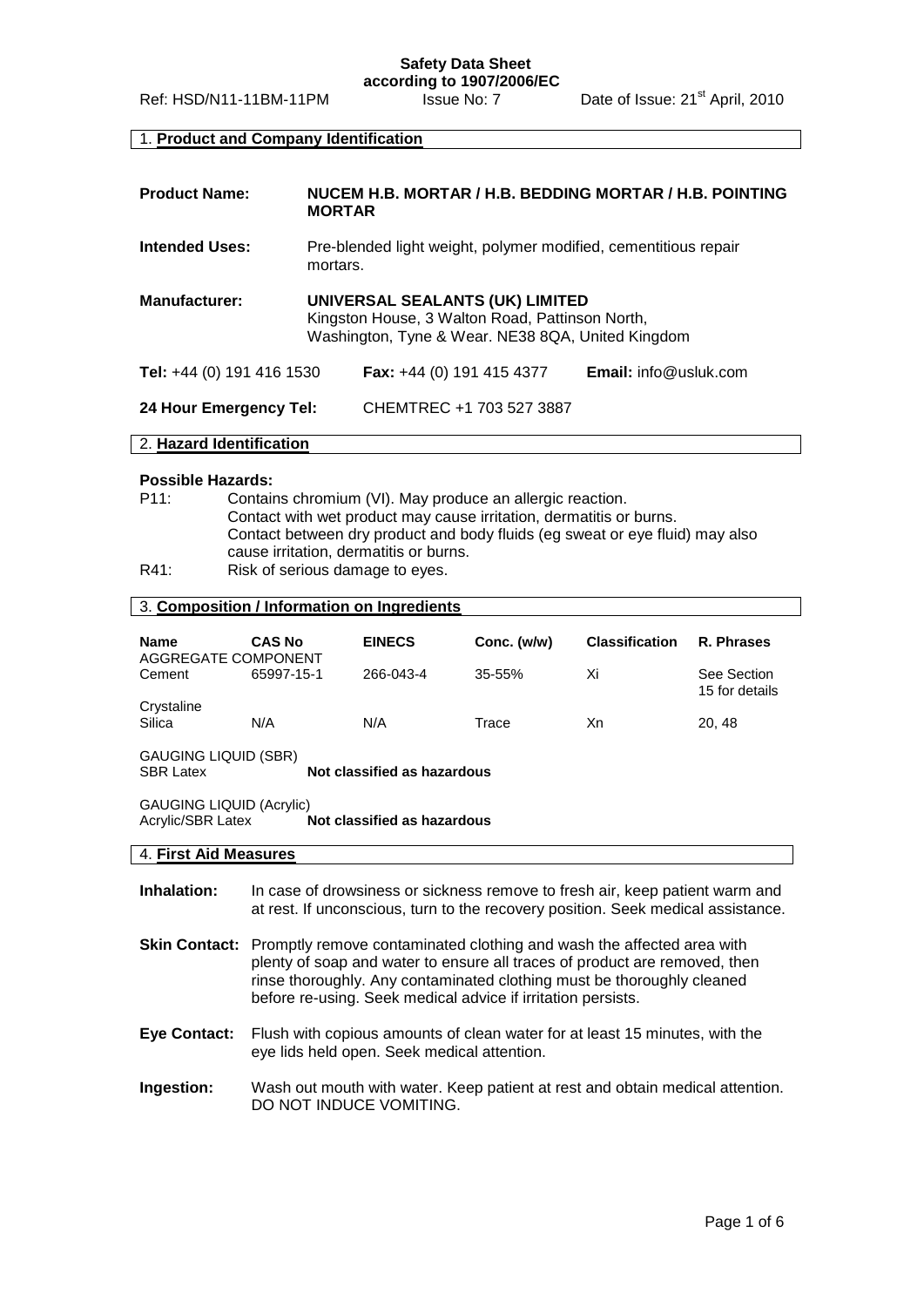### **Safety Data Sheet according to 1907/2006/EC**

| 5. Fire Fighting Measures                  |                                                                                                                                                                                                                                                                                                                                                                                                                                                                                |  |
|--------------------------------------------|--------------------------------------------------------------------------------------------------------------------------------------------------------------------------------------------------------------------------------------------------------------------------------------------------------------------------------------------------------------------------------------------------------------------------------------------------------------------------------|--|
| <b>Suitable Extinguisher Media:</b>        | The product is not combustible, however if it is<br>involved in a fire, use water spray, foam, dry powder,<br>carbon dioxide or sand.                                                                                                                                                                                                                                                                                                                                          |  |
| <b>Unsuitable Extinguishing Media:</b>     | Water jet.                                                                                                                                                                                                                                                                                                                                                                                                                                                                     |  |
| <b>Exposure Hazards:</b>                   | May give off toxic fumes if heated or involved in a fire.                                                                                                                                                                                                                                                                                                                                                                                                                      |  |
| <b>Special Protective Equipment:</b>       | In the event of fire wear self-contained breathing<br>apparatus.                                                                                                                                                                                                                                                                                                                                                                                                               |  |
| 6. Accidental Release Measures             |                                                                                                                                                                                                                                                                                                                                                                                                                                                                                |  |
| <b>Personal Precautions:</b>               | Wear protective equipment as specified in Section 8.<br>Do not eat, drink or smoke. Avoid contact with eyes.<br>Avoid inhaling dust. Eliminate all ignition sources.                                                                                                                                                                                                                                                                                                           |  |
| <b>Environmental Precautions:</b>          | Keep people and animals away. Prevent entry into<br>drains, sewers and watercourses. If spillage enters<br>drains leading to sewerage works inform the local<br>water company. If spillage enters rivers or<br>watercourses inform the Environment Agency.                                                                                                                                                                                                                     |  |
| Spillages:                                 | Cordon off area. Absorb/contain spillage using inert<br>absorbent granules, sand or earth. Transfer collected<br>material to heavy-duty plastic/steel drums and keep in<br>a well ventilated place for subsequent safe disposal.<br>See Section 13.                                                                                                                                                                                                                            |  |
| 7. Handling and Storage                    |                                                                                                                                                                                                                                                                                                                                                                                                                                                                                |  |
| Handling:                                  | No specific precautions required when handling<br>unopened containers; follow any relevant manual<br>handling guidance. Refer to Sections 6 and 8 if<br>exposure to product is possible. Wash thoroughly with<br>soap and water before eating, drinking or smoking,<br>and after work. Transferring material to mixers may<br>generate a dust hazard.<br>The gauging liquid is a low viscosity emulsion and<br>may present a splashing hazard during transfer to the<br>mixer. |  |
| Storage:                                   | Store in original containers in a well ventilated area<br>away from heat, ignition sources or open flame. Do<br>not store near acids.                                                                                                                                                                                                                                                                                                                                          |  |
| 8. Exposure Controls / Personal Protection |                                                                                                                                                                                                                                                                                                                                                                                                                                                                                |  |
| <b>Occupational Exposure Standards:</b>    | Portland Cement / General Dust:<br>8 Hour TWA 10mg/m <sup>3</sup> (total inhalable) $4$ mg/m <sup>3</sup><br>(respirable) WEL.<br>Crystaline Silica: 8 Hour TWA 0.3mg/m <sup>3</sup> (respirable)<br>WEL<br>The gauging liquid contains trace quantities of<br>residual styrene monomers and/or acrylic monomers<br>however it is extremely unlikely that the Workplace                                                                                                        |  |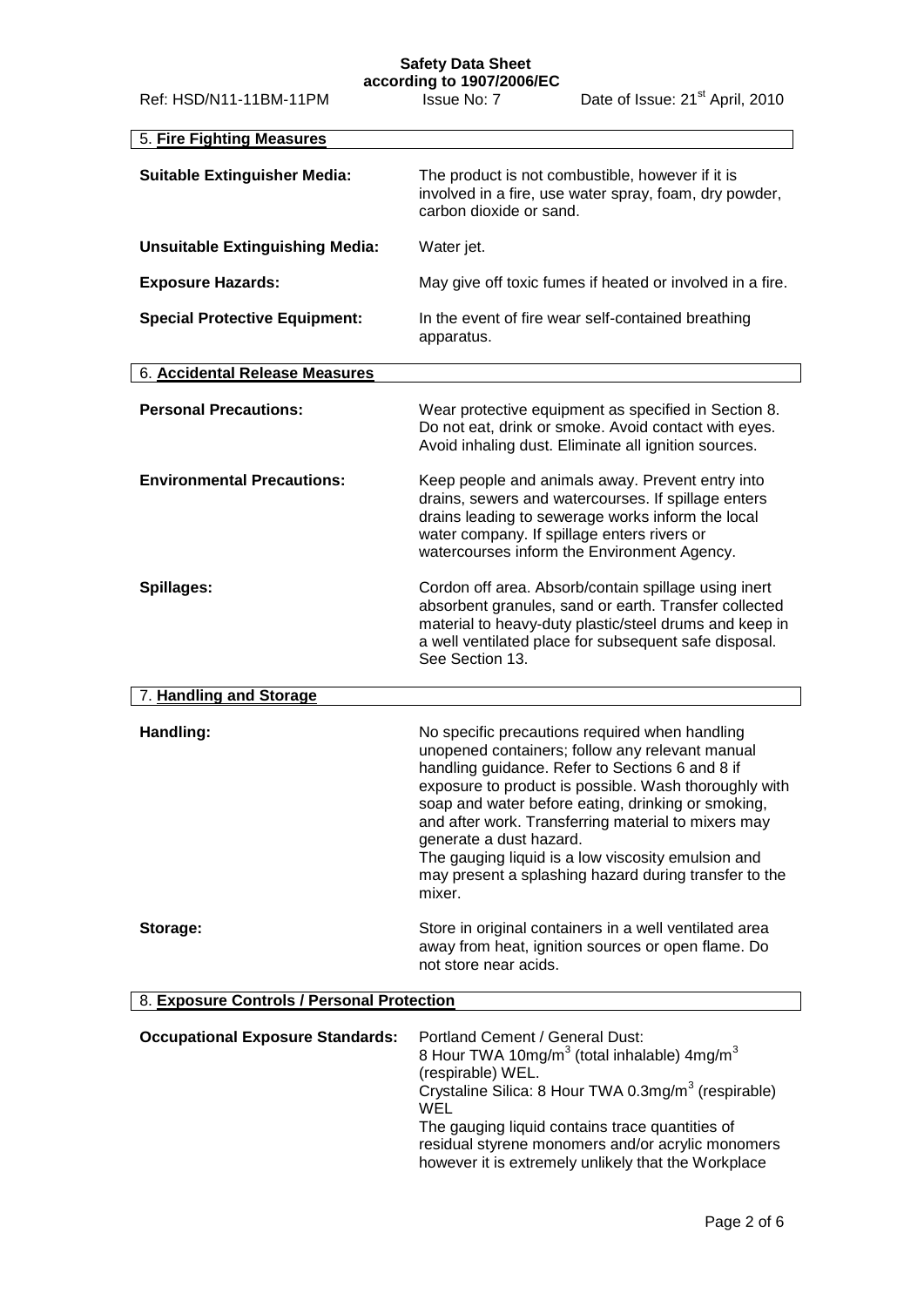| <b>Safety Data Sheet</b><br>according to 1907/2006/EC |                                                                                                        |                                                                                                                                                                                                                       |
|-------------------------------------------------------|--------------------------------------------------------------------------------------------------------|-----------------------------------------------------------------------------------------------------------------------------------------------------------------------------------------------------------------------|
| Ref: HSD/N11-11BM-11PM                                | Issue No: 7                                                                                            | Date of Issue: 21 <sup>st</sup> April, 2010                                                                                                                                                                           |
|                                                       | under foreseeable conditions of use.                                                                   | Exposure Limits for these materials would be reached                                                                                                                                                                  |
| <b>Engineering Control Measures:</b>                  | Engineering controls should be used where<br>may include physical containment and good<br>ventilation. | Refer to any applicable COSHH assessments.<br>practicable in preference to personal protection and                                                                                                                    |
| <b>Respiratory Protection:</b>                        | levels of dust present in the workplace.                                                               | Approved respirator and filter medium for dusts if<br>engineering controls are unlikely to control exposure<br>below the relevant exposure limitss. All items must<br>conform to EN149 and should be suitable for the |
| <b>Hand Protection:</b>                               | have a breakthrough time of >480 minutes.                                                              | Wear Nitrile, PVC or Natural Rubber gloves or<br>gauntlets. These must be manufactured to EN374 and                                                                                                                   |
| <b>Eye Protection:</b>                                | Dust tight goggles.                                                                                    |                                                                                                                                                                                                                       |
| <b>Body Protection:</b>                               |                                                                                                        | Wear suitable impervious, dust resistant overalls.                                                                                                                                                                    |
| <b>Foot Protection:</b>                               | Wear chemical resistant safety footwear.                                                               |                                                                                                                                                                                                                       |
| <b>Hygiene Measures:</b>                              | and safety practice.                                                                                   | Handle in accordance with good industrial hygiene                                                                                                                                                                     |

| 9. Physical and Chemical Properties |                                        |                                                   |                  |                 |
|-------------------------------------|----------------------------------------|---------------------------------------------------|------------------|-----------------|
| Appearance:                         | Grey Aggregate<br>White Gauging Liquid | <b>Boiling Point: (Gauging Liquid)</b>            |                  | $100^{\circ}$ C |
| Odour:                              | Mild                                   | Vapour Pressure @ 20°C:                           |                  | As Water        |
| pH:                                 | 11 (Mixed)                             | Evaporation Rate (Butyl Acetate = 1):             |                  | As Water        |
| <b>Flash Point:</b>                 | N/A                                    | <b>Flammable Limits in Air:</b>                   | Upper:<br>Lower: | N/A<br>N/A      |
| Solubility:                         |                                        | Fully miscible in water Autoignition Temperature: |                  | N/A             |
| <b>Flammability:</b>                | Not Flammable                          |                                                   |                  |                 |
| <b>Specific Gravity:</b>            | 1.5 (Mixed)                            |                                                   |                  |                 |

# 10. **Stability and Reactivity**

| Stability:                 | Stable under normal conditions (see Section 7).                                                                                                                                                           |
|----------------------------|-----------------------------------------------------------------------------------------------------------------------------------------------------------------------------------------------------------|
| <b>Materials to Avoid:</b> | Acids, oxidising agents.                                                                                                                                                                                  |
|                            | Hazardous Decomposition Products: Oxides of carbon. Hazardous gases when in contact<br>with inorganic acids, ie hydrogen chloride with<br>hydrochloric acid, sulphur dioxide with sulphuric acid,<br>etc. |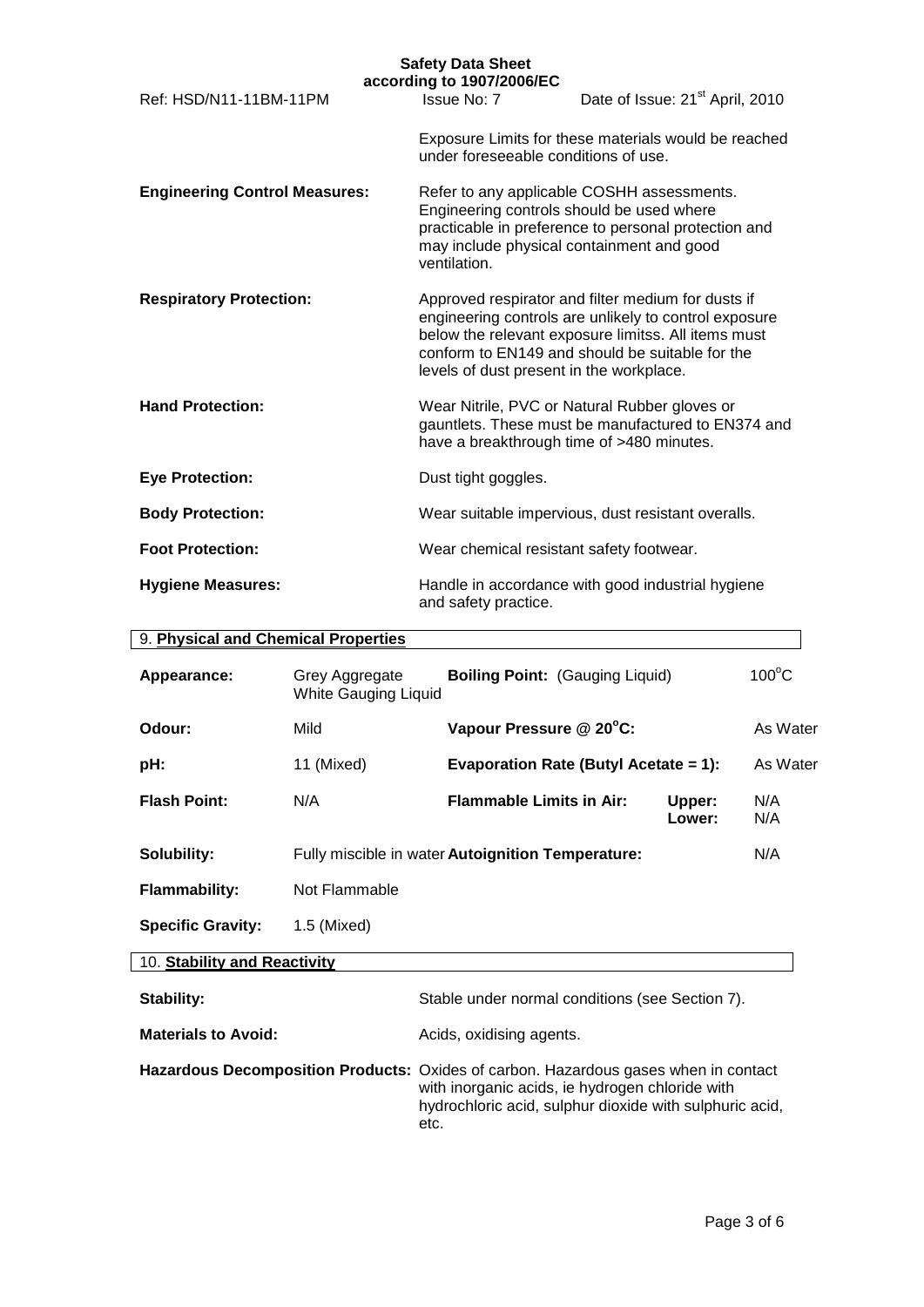#### **Safety Data Sheet according to 1907/2006/EC**

## 11. **Toxicological Information**

There is no data available on the product itself. The Gauging Liquid is not classified as hazardous to health provided it is correctly used in accordance with the given recommendations.

The following data applies to the cement component of the material.

# **Acute Toxicity:**

| Inhalation:              | Cement powder may cause inflammation of the<br>mucous membranes.                                                                                                                                                                                                                                                                                                                                                                                          |
|--------------------------|-----------------------------------------------------------------------------------------------------------------------------------------------------------------------------------------------------------------------------------------------------------------------------------------------------------------------------------------------------------------------------------------------------------------------------------------------------------|
| <b>Eye Contact:</b>      | Cement is a severe eye irritant. Mild exposures can<br>cause soreness. Gross, or untreated mild, exposures<br>can lead to chemical burning and ulceration of the<br>eye.                                                                                                                                                                                                                                                                                  |
| <b>Skin Contact:</b>     | Cement powder or any cement/water mixture may<br>cause irritant contact dermatitis, allergic (chromium)<br>dermatitis, and/or burns.                                                                                                                                                                                                                                                                                                                      |
| Ingestion:               | The swallowing of small amounts of cement or any<br>cement/water mixtures are unlikely to cause any<br>significant reaction. Larger doses may result in<br>irritation to the gastro intestinal tract.                                                                                                                                                                                                                                                     |
| <b>Chronic Toxicity:</b> | High repeated exposures to cement dust in excess of<br>the WEL have been linked with rhinitis and coughing.<br>Skin exposure has been linked to allergic (chromium)<br>dermatitis. Allergic dermatitis more commonly arises<br>through contact with cement/water mixtures than dry<br>cement.<br>Inhalation of the respirable fraction of silica sand may<br>cause permanent damage to the lungs (silicosis). This<br>is a reportable disease in the U.K. |

#### 12. **Ecological Information**

There is no data available on the product itself.

The Gauging Liquid can be virtually eliminated from water by abiotic process, e.g. adsorption onto activated sludge. No negative ecological effects are to be expected according to the present state of knowledge.

The following data applies to the cement component of the material.

| <b>Aquatic Toxicity:</b> | LC50 aquatic toxicity rating has not been determined.<br>The addition of cements to water will, however, cause<br>the pH to rise and may therefore be toxic to aquatic life |
|--------------------------|-----------------------------------------------------------------------------------------------------------------------------------------------------------------------------|
|                          | in some circumstances.                                                                                                                                                      |

## **Biological Oxygen Demand (BOD):** Not applicable.

### 13. **Disposal Considerations**

Dispose of empty bags or surplus product to a place authorised to accept builder's waste in accordance with all applicable local and national regulations, and in compliance with the Environmental Protection (Duty of Care) Regulations 1991.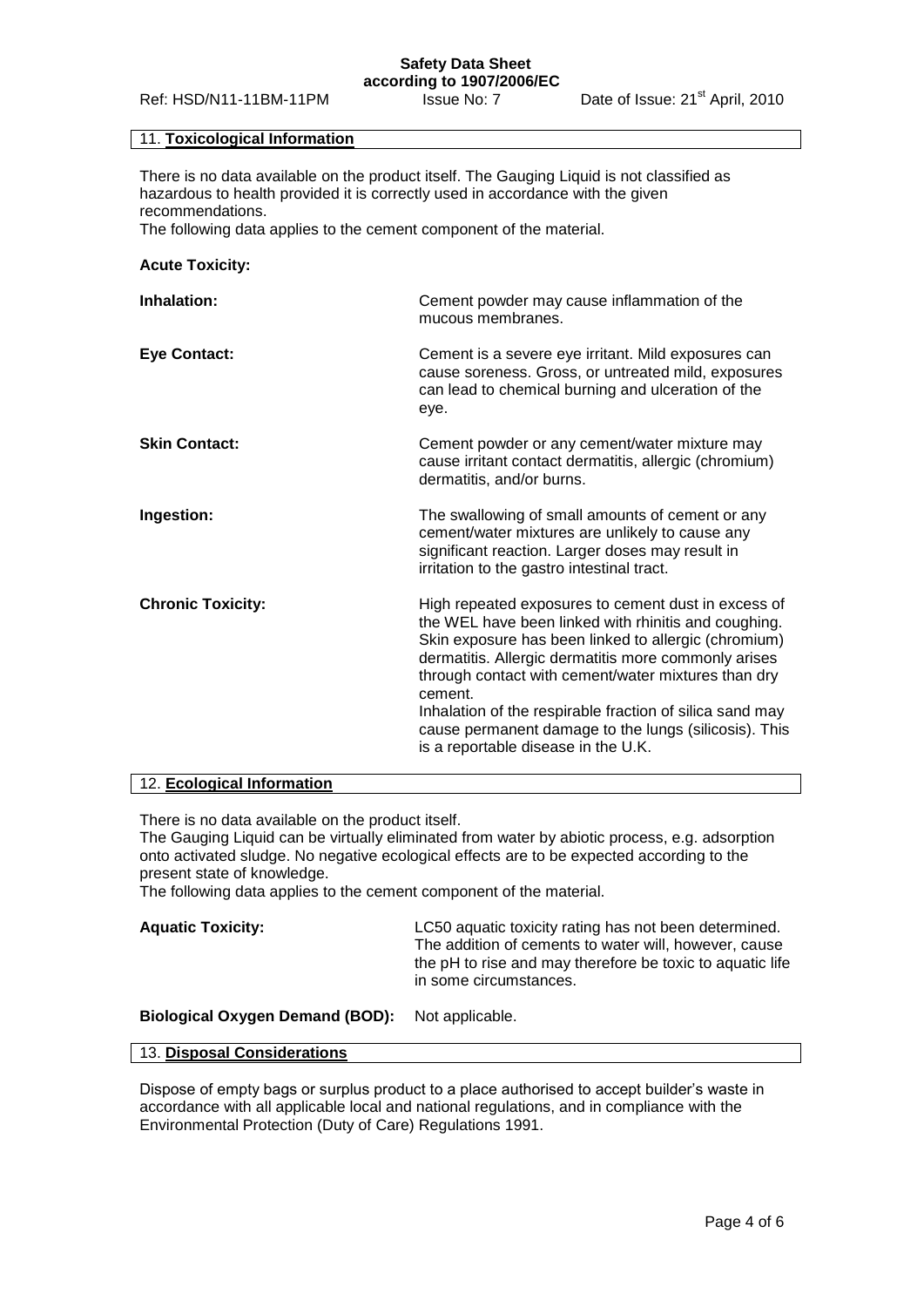# 14. **Transport Information**

Not classified as dangerous in the meaning of the transport regulations.

| 15. Regulatory Information       |                                                                                                                                                                                                                                                                                                                                                                                                                                                                                                                  |  |
|----------------------------------|------------------------------------------------------------------------------------------------------------------------------------------------------------------------------------------------------------------------------------------------------------------------------------------------------------------------------------------------------------------------------------------------------------------------------------------------------------------------------------------------------------------|--|
|                                  | EU Classification and Labelling Particulars: (For Aggregate Component)<br>The Gauging Liquid is not classified as<br>hazardous and therefore does not require<br>labelling.                                                                                                                                                                                                                                                                                                                                      |  |
| <b>Designated Name:</b>          | NUCEM H.B. MORTAR / H.B. BEDDING MORTAR / H.B.<br>POINTING MORTAR                                                                                                                                                                                                                                                                                                                                                                                                                                                |  |
| <b>Aggregate Component</b>       |                                                                                                                                                                                                                                                                                                                                                                                                                                                                                                                  |  |
| <b>Classification:</b>           | Irritant                                                                                                                                                                                                                                                                                                                                                                                                                                                                                                         |  |
| Indication(s) of Danger:         | Хi                                                                                                                                                                                                                                                                                                                                                                                                                                                                                                               |  |
| <b>Risk and Safety Phrases:</b>  | Label as per cement industry recommendations and Chip 3                                                                                                                                                                                                                                                                                                                                                                                                                                                          |  |
| P11:                             | Contains chromium (VI). May produce an allergic reaction.<br>Contact with wet product may cause irritation, dermatitis or<br>burns.<br>Contact between dry product and body fluids (eg sweat or eye                                                                                                                                                                                                                                                                                                              |  |
| R41:<br>S36/37/39:               | fluid) may also cause irritation, dermatitis or burns.<br>Risk of serious damage to eyes.<br>Wear suitable protective clothing, gloves and eye/face<br>protection.<br>In case of contact with eyes, rinse immediately with plenty of<br>clean water and seek medical advice.<br>After contact with skin, wash immediately with plenty of clean<br>water.<br>Keep out of reach of children.                                                                                                                       |  |
| S26:                             |                                                                                                                                                                                                                                                                                                                                                                                                                                                                                                                  |  |
| S28:                             |                                                                                                                                                                                                                                                                                                                                                                                                                                                                                                                  |  |
| S2:                              |                                                                                                                                                                                                                                                                                                                                                                                                                                                                                                                  |  |
| <b>Gauging Liquid Component</b>  |                                                                                                                                                                                                                                                                                                                                                                                                                                                                                                                  |  |
| <b>Classification:</b>           | Not classified as hazardous                                                                                                                                                                                                                                                                                                                                                                                                                                                                                      |  |
| Indication(s) of Danger:         | N/A                                                                                                                                                                                                                                                                                                                                                                                                                                                                                                              |  |
| <b>Risk and Safety Phrases:</b>  |                                                                                                                                                                                                                                                                                                                                                                                                                                                                                                                  |  |
| S26:                             | In case of contact with eyes, rinse immediately with plenty of<br>clean water and seek medical advice.                                                                                                                                                                                                                                                                                                                                                                                                           |  |
| S37/39:                          | Wear suitable gloves and eye/face protection.                                                                                                                                                                                                                                                                                                                                                                                                                                                                    |  |
| <b>UK Guidance Publications:</b> | EH40; Occupational Exposure Limits, HSE. Revised annually.<br>EH44; Dust in the Workplace: General Principles of Protection,<br>HSE.<br>EH26; Occupational Skin Diseases - Health and Safety<br>Precautions, HSE.<br>MDHS 14; Methods for the Determination of Respirable and<br>Total Dusts, HSE.<br>CONIAC Health Hazard Information Sheet No 26 (Cement).<br>Portland Cement Dust - Criteria Documents for an<br>Occupational Exposure Limit, June 1994 - ISBN 0-7176-0763-1<br><b>COSHH Essentials, HSE.</b> |  |